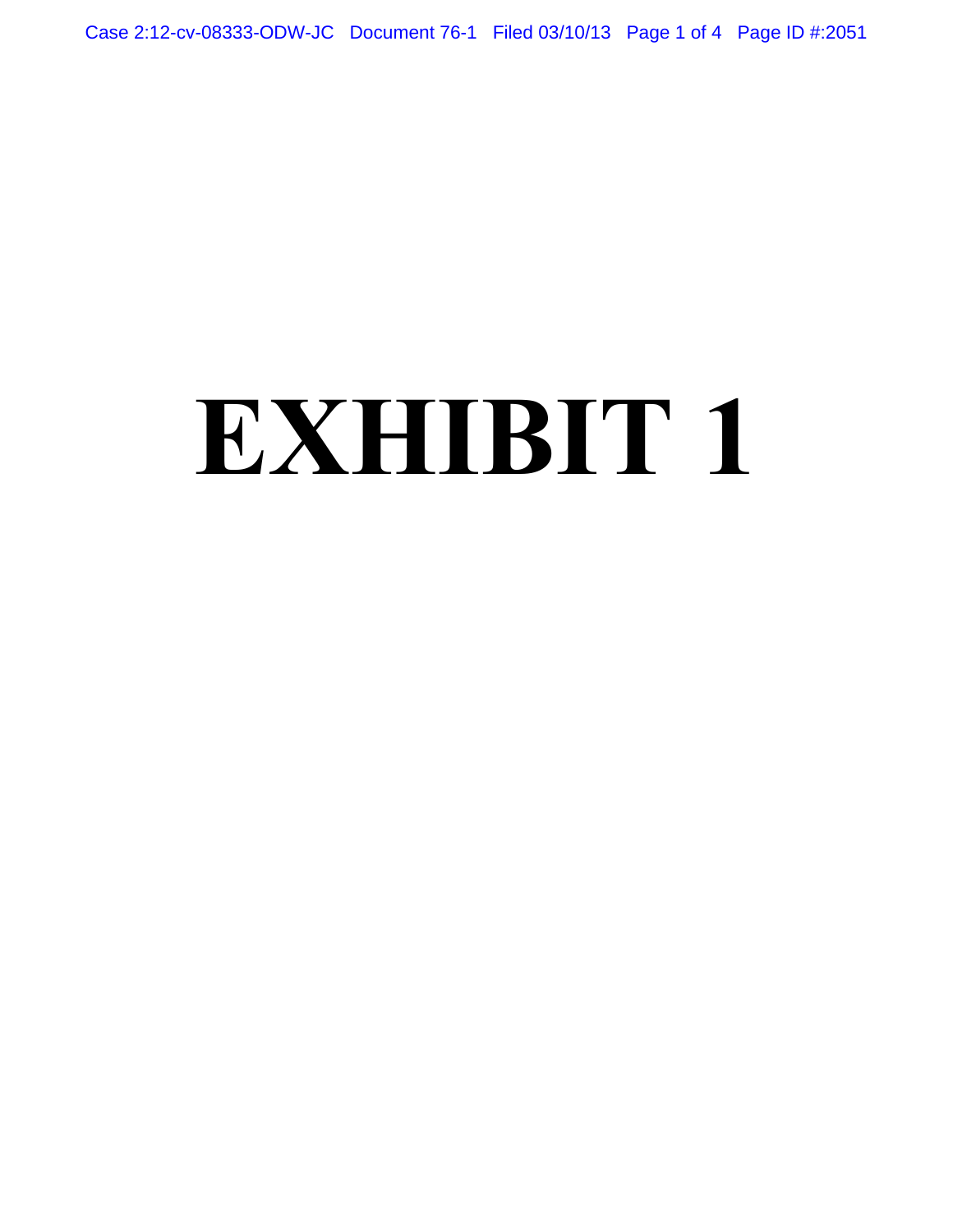# **StarTribune**

## **Lawyers in BitTorrent copyright trolling cases under scrutiny**

Article by: Dan Browning Star Tribune March 10, 2013 - 9:46 PM

One federal judge calls it a modern-day "shakedown.''

A Minnesota attorney says it's merely an effort to hunt down Internet pirates illegally downloading pornography.

The issue is "copyright trolling" — a practice in which lawyers threaten lawsuits to wring millions of dollars in settlements from people suspected of pirating videos online.



Public court document called ConnectionsChart with key players: John L. Steele , Paul Hansmeier, Peter Hansmeier, Paul Duffy and Brett Gibbs. (Ingenuity 13 v. John Doe, case no. 12-cv-8333).

, Federal court filing, Central District, California

Now, defense attorneys have questioned whether a group of men

with ties to Minnesota who are behind hundreds of such suits nationwide have used straw men as copyright holders when they asked judges to help them obtain the identities of Internet users.

A federal judge in Los Angeles, concerned about what he called a "possible fraud on the court," intends to get to the bottom of the dispute at a hearing Monday afternoon. Attorney John L. Steele is among eight key figures ordered to appear before U.S. District Judge Otis D. Wright II to explain themselves or face sanctions that could include fines or jail.

Steele denies any wrongdoing. "If people sit back and let a fact-finder ... hear evidence, these conspiracies always dissipate like fog," he said in a recent interview.

But late Friday, his attorneys filed a motion challenging the judge's authority to compel Steele and his associates from Minnesota and Illinois to appear in the California cases, which were handled by an associate in that state.

How the lawsuits arise

The cases arise from one of the latest forms of Internet piracy, in which people use file-sharing programs such as BitTorrent to download copyrighted movies. The computers or wireless routers involved can be identified by their "Internet protocol," a numerical address, but the identities of the users are not clear.

The Star Tribune has identified more than 660 federal lawsuits filed by more than a dozen entities who have asked judges to help them identify thousands of computer users who may have illegally downloaded copyrighted videos.

Then lawyers send those users a settlement demand — generally ranging from \$1,500 to \$4,000 — warning that violations can result in penalties of up to \$150,000 if they must go to court.

Steele, a 2006 University of Minnesota Law School graduate licensed in Illinois, has built a national reputation by specializing in such cases with his one-time partner and former classmate, Paul Hansmeier of Minneapolis.

"That was an area we thought we could make a big difference in because there weren't too many types of people who were prosecuting these types of suits," Hansmeier said.

Hansmeier said criticism of the litigation comes from copyright pirates and their attorneys who "spread conspiracy theories" because they lose in court.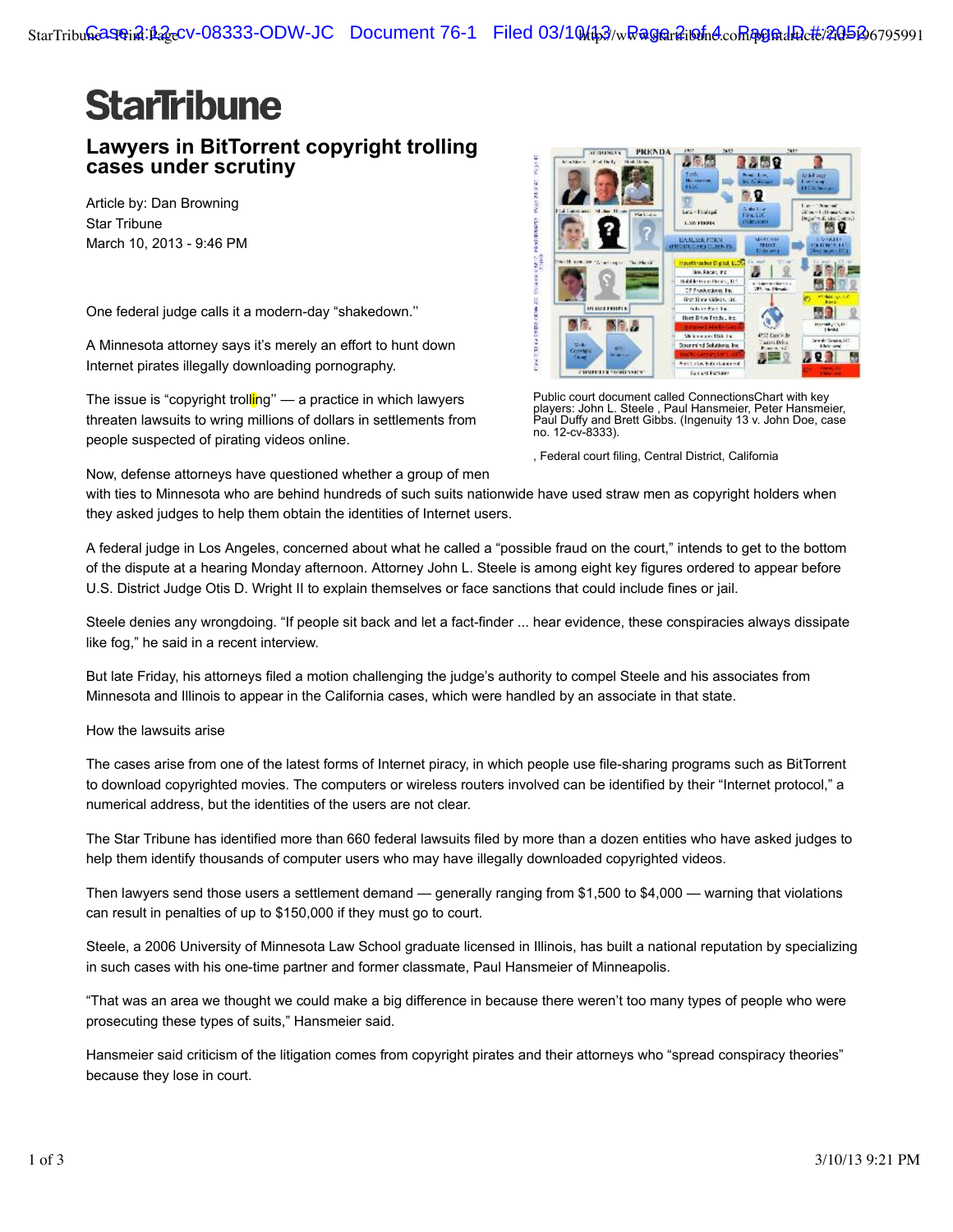### Minnesotans listed

In June 2010, Steele formed Media Copyright Group in Minnesota with Hansmeier as its manager. Hansmeier's brother, Peter, worked at the firm capturing Internet addresses of suspected copyright infringers. Several months later, the Steele Hansmeier law firm was formed in Minnesota and began filing lawsuits.

Allan Mooney, a Minnesotan who has brokered the sale of Internet-based businesses, said he introduced his friend Paul Hansmeier to some contacts in the porn industry. But he denied knowing that he was listed as the "sole organizer" of MCGIP LLC, a plaintiff in at least 20 lawsuits filed by Steele Hansmeier or contract attorneys.

Mooney also has been listed in court filings — with his name misspelled — as an agent for an entity called Guava LLC, which is registered in the Federation of St. Kitts and Nevis in the West Indies. Guava has been the plaintiff in 21 federal lawsuits since October, including six in Minnesota.

"That would be news to me," Mooney said. "I'm not involved in any of that type of stuff. I'm more or less a personal trainer."

Asked about Guava, Paul Hansmeier sent the Star Tribune notarized affidavits in which Mooney declares that he's "a principal officer" of Guava and that his "standard practice" is to decline comment about the company if strangers call.

Mooney did not respond to efforts to verify that statement.

The name of another Minnesotan, Alan Cooper of Isle, appears as a representative of two West Indies entities that have filed nearly 300 lawsuits nationwide, including nine in Minnesota.

Cooper, a 39-year-old cabin caretaker from the Lake Mille Lacs area, also is named as president, treasurer, secretary and director of a Nevada company involved in at least two infringement suits. That company listed an address that has been linked to Steele in public records.

Cooper said he met Steele in 2006 when he agreed to take care of his 3,500-square-foot cabin on 125 acres in rural Aitkin County.

Cooper filed suit last month in Hennepin County against Steele and others, alleging that the documents bearing his signature are forgeries and that his name was used without his knowledge or consent.

In Florida, Steele sued Cooper and his attorney for libel, but dropped the suit last week and declined to comment on it.

#### Judges' rulings vary

Presented with lawsuits in copyright trolling cases, some judges have compelled Internet service providers to turn over the identities of suspected pornography downloaders, while others have not.

Steele and Paul Hansmeier acknowledge that they've lost some cases, but say that they've won most of the time, including in Minnesota. They say their most significant victory came last August in a case filed in Washington, D.C.

In that case, U.S. District Judge Beryl A. Howell refused motions by several major Internet service providers — including Comcast, AT&T and Verizon — to quash subpoenas seeking the identities of 1,058 subscribers. Howell wrote that a plaintiff is entitled to ask them to identify customers who might be illegally downloading movies. But because courts have split on the issue, she agreed to stay her order pending an appeal.

In an Illinois case, U.S. District Judge Harold Baker refused to issue subpoenas, saying the subscribers might not be the ones downloading.

"The ISPs include a number of universities, such as Carnegie Mellon, Columbia, and the University of Minnesota, as well as corporations and utility companies," he wrote. "The infringer might be the subscriber, someone in the subscriber's household, a visitor with her laptop, a neighbor, or someone parked on the street."